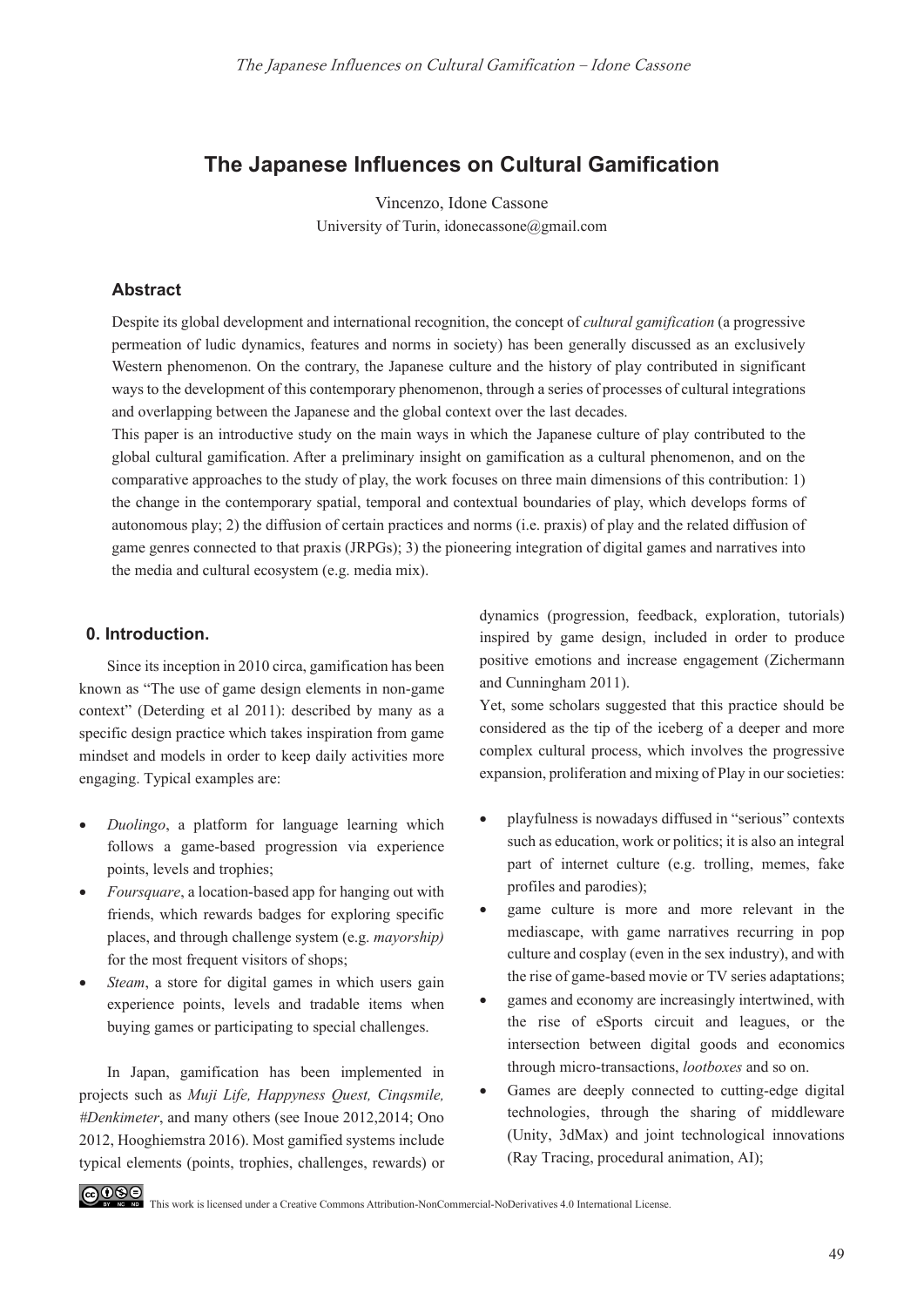This phenomenon has been labelled in different ways: *gamification* (Fuchs 2014), *ludification* (Frissens et al 2015), *Ludicisation* (Genvo 2014), *Ludic Century* (Ortoleva 2013), *Gameful world* (Walz and Deterding 2015); from now on I will refer to it as *cultural gamification*, so to distinguish it from the *gamification design* mentioned at the beginning.

Up to now, however, many scholars have been looking at cultural gamification as an exclusively Western process. Above all, they have neglected possible influences or drives deriving from Japan in particular, despite its key role in the establishment of game industry and in many contemporary playful trends (console video games, *cosplay*, game shows, *gacha* culture, playful *otaku* behaviour).

The aim of this paper is to provide a preliminary investigation to the Japanese contribution to cultural gamification, its influences and cultural overlapping. The paper will discuss three main dimensions through which the Japanese culture and society of play impacted on the global development, and will briefly delineate the processes of cultural transmission and interaction between the Japanese and the global landscape.

### **1. Play, Japan and the world.**

Several scholars over the years tackled the cultural value of play and playfulness in Japan (Tada 1974, Linhart and Fruhstuck 1998, Hendry and Raveri 2003, Daliot-Bul 2014 etc), often in more or less direct comparison to Western societies. These comparisons, most of the times, led to different, contrasting and even controversial views about the understanding of play, games and related concepts (leisure, playfulness, arts) in Japan. For instance, for some time during the Seventies, the rhetoric of Japanese as "bad players" (Tada 1974) or the view of leisure/reja as a phenomenon imported from the West (Linhart and Fruhstuck 1998) were still common.

The following pages will not chart or discuss in depth the similarities and differences between play culture in the two countries. On the contrary, they originate from the major assumption that the increasing globalised and cosmopolitan nature of contemporary play make it necessary to study these phenomena through a comparative perspective, in which cultural traditions are constantly renegotiated, adapted and perceived through many layers of cultural communication and hybridisation.

It is easy to show how the contemporary sphere of play is increasingly globalised: players and fans live in a cosmopolitan context (Consalvo 2017), in which games are developed and played in different countries simultaneously, often taking inspiration from narratives and myths from other countries, merging or mixing them together, and presenting them to an international audience. On the one hand, this makes even more important the understanding of the different cultural influences which contributes to the global landscape; on the other, this should not result in the attempt to endorse forms of Westernization, nor to replicate ideals of Japaneseness or Orientalism-based views (Sahid 1978).

How is thus possible to discuss of a Japanese influence on the global phenomenon of cultural gamification? I will try to show how specific issues in the debate on gamification may be meaningfully explained by taking into proper account specific Japan-related phenomena, connected to play culture and society. These contribution focus on three domains:

- 1) the change in the contemporary spatial, temporal and contextual boundaries of play, which are connected to the idea of pervasive play;
- 2) the diffusion of certain practices and norms (i.e. praxis) of play and the related diffusion of game design elements belonging to genres connected to that praxis (JRPG);
- 3) the difficult integration of games, ludic features and game narratives into the media ecosystem (e.g. media mix), and the subsequent influence of games on other media.

### **2. Play boundaries.**

In the last decade researchers discussed the rise of play as a pervasive and interstitial phenomenon, less dependent on traditional social rules which limited the activity of playing according to certain context, spaces and times. For instance, Montola, Stenros and Waern (2009) or Taylor (2006) wrote about the rise of pervasive games, online MMOGs and critical play; all these play forms do not feature typical spatial or temporal boundaries, do not "end" in a traditional way, and can be played without explicit arenas or defined game time. Similarly, Poremba (2007) and Thibault (2017) discussed the new forms of interstitial play represented by social games or smartphone games; moments of play that are designed to fill the gaps between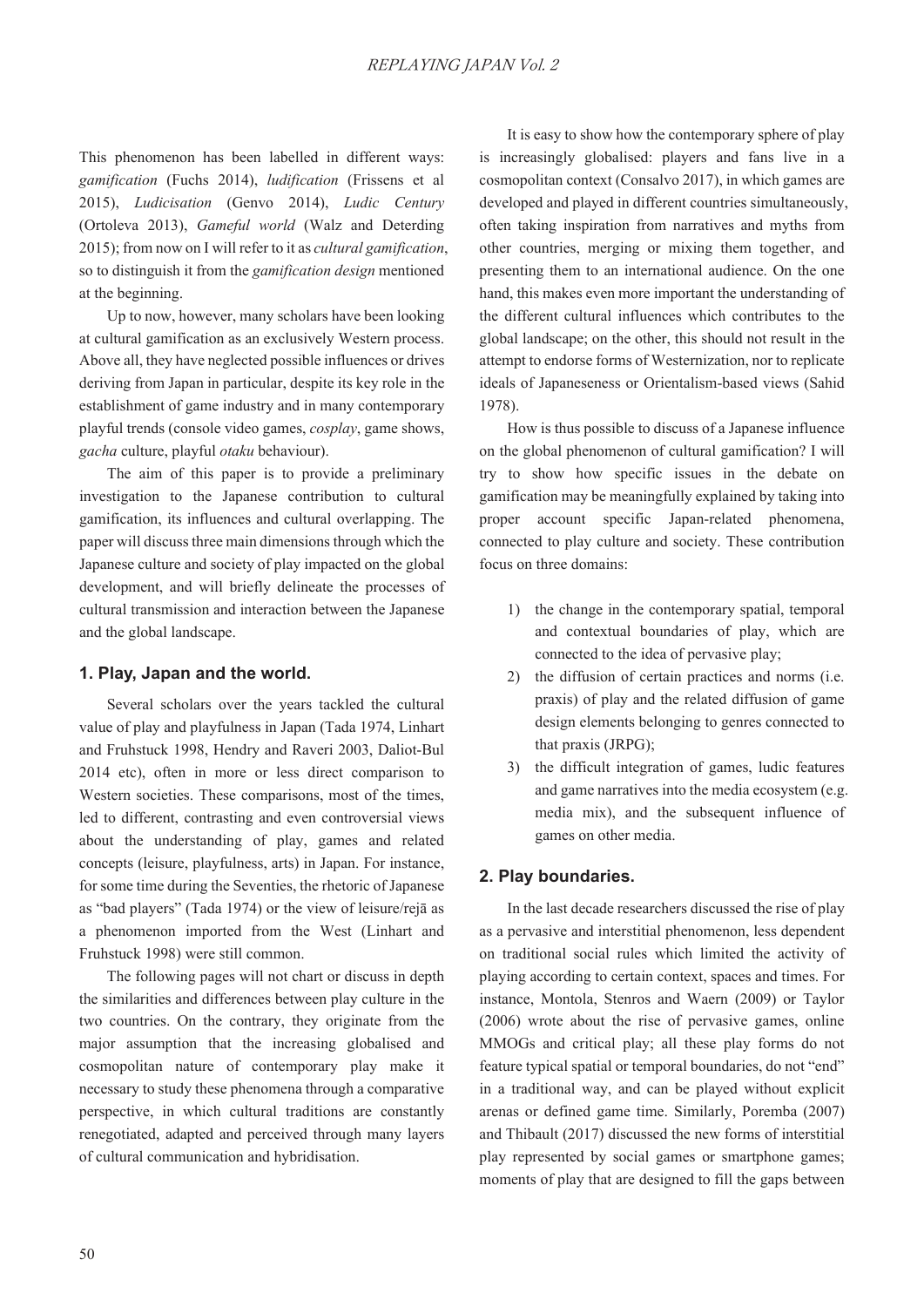other activities (school, commuting, working) but often overlap with them, also sharing the technology and tools used for "serious" tasks (PC, smartphone).

The sociocultural framing of play, thus, is the result of the ways in which certain mindsets, phenomena and objects influence the perception of the typical boundaries of play in space, time and contexts. The weakening of traditional play boundaries and the overlapping between playfulness and seriousness in time, space and context is a fundamental change for a society that considered play a separate, bounded and unproductive activity (Idone Cassone 2019).

However, the relatively fast change from a state of bounded play to another state of pervasive play has never been properly explained nor described: by looking at the Japanese cultural landscape, it is possible to witness important historical and sociocultural processes that may help to understand these changes in the global framing of Play. Specifically, many events taking place since the *reja bumu* shows how (before becoming pervasive and interstitial) forms of autonomisation and self-sufficiency of play developed, which can be seen as an important step towards the global pervasiveness of play.

#### **2.1 Spatial autonomy: the** *asobiba* **effect.**

Daliot-Bul (2009, 2014) discusses the frames of play in the Japanese culture, analysing both the contexts through which leisure activities takes place, and the discourses through which they are evaluated in society.

 She suggests looking at these phenomena through the historical transformation of *sakariba* to *asobiba* in the city of Tokyo. Once at the intersection of market, temples and pleasure zones, many sakariba transformed into the modern entertainment districts (Akihabara, Ikebukuro, Roppongi). The entertainment districts developed during the post-war era in Japan represents an important form of demarcation and autonomy of play in the social space: as part of the increasingly important business of leisure, quarters become specialised, self-sufficient spaces.

The vast majority of forms of demarcation of ludic spaces results from what Turner (1982) calls *liminoid* function of play: in modern societies, play and games are confined and limited to a marginal position, secluded in space and time. Entertainment districts, on the other hand, show the transformation from un-framed leisure space to officially recognised and autonomous spaces for play, a preliminary form of cultural acceptation.

Furthermore, in those exact places this preliminary autonomy of play will make it possible to develop new forms of radical playful behaviour, which will later pervade other parts in societies. It's exactly in entertainment districts that forms of *fashion play* will emerge since the post-war era (e.g. *fruits*, *ganguro* and *cosplay*). Initially accepted in those playful spaces, these forms of behaviour could later invade other spaces, mixing together their transgressive message with the use of play for radical subversion of the *status quo*, as described by Bachtin (1941) idea of *carnivalesque* as a playful symbolic hierarchical overturning of the world.

## **2.2 Temporal autonomy: theme parks and Tokyo Disneyland**

A specular process is linked to the change in the temporal framings of play. Many traditional forms of play have always been controlled over with specific temporal limits, often defining moments for leisure activities. The time of festivities, from carnival to *matsuri*, was administered by the social structure in order not to overlap with other "serious" time frames. Similarly, the paidiaic activity of children play, which could last for hours and hours in itself, has to be limited and contained during the day by "external" forces (parents, school time, societal rules).

The rise of *theme parks* in Japan in the post-war era (Hamilton-Oehrl 1998) testifies a first moment in which the traditional temporal frames of play begin to be replaced with forms of autonomy and self-sufficiency. Among those, Tokyo Disneyland represent the most striking example.

In her paper, Aviad Raz (2005) reflects on the reactions surrounding the opening of Disneyland Tokyo in 1983, and the (negative) judgements of the Japanese Play Association members. These reflections show a transition from *asobi* to *rejā*, showing how the modern Japanese society developed significant forms of *autonomisation* of play in relation to temporal constraints. Tokyo Disneyland was considered by the JIPA members a completely artificial and controlled environment, which "sold off the spirit of the matsuri" and replaced carnivalesque with the predictable and preestablished, being based on specific visiting patterns and forms of social control. Yet, despite the JIPA reactions, *Disneyland Tokyo* soon becomes the most successful theme park in the world, leading toward their multiplication since the Eighties.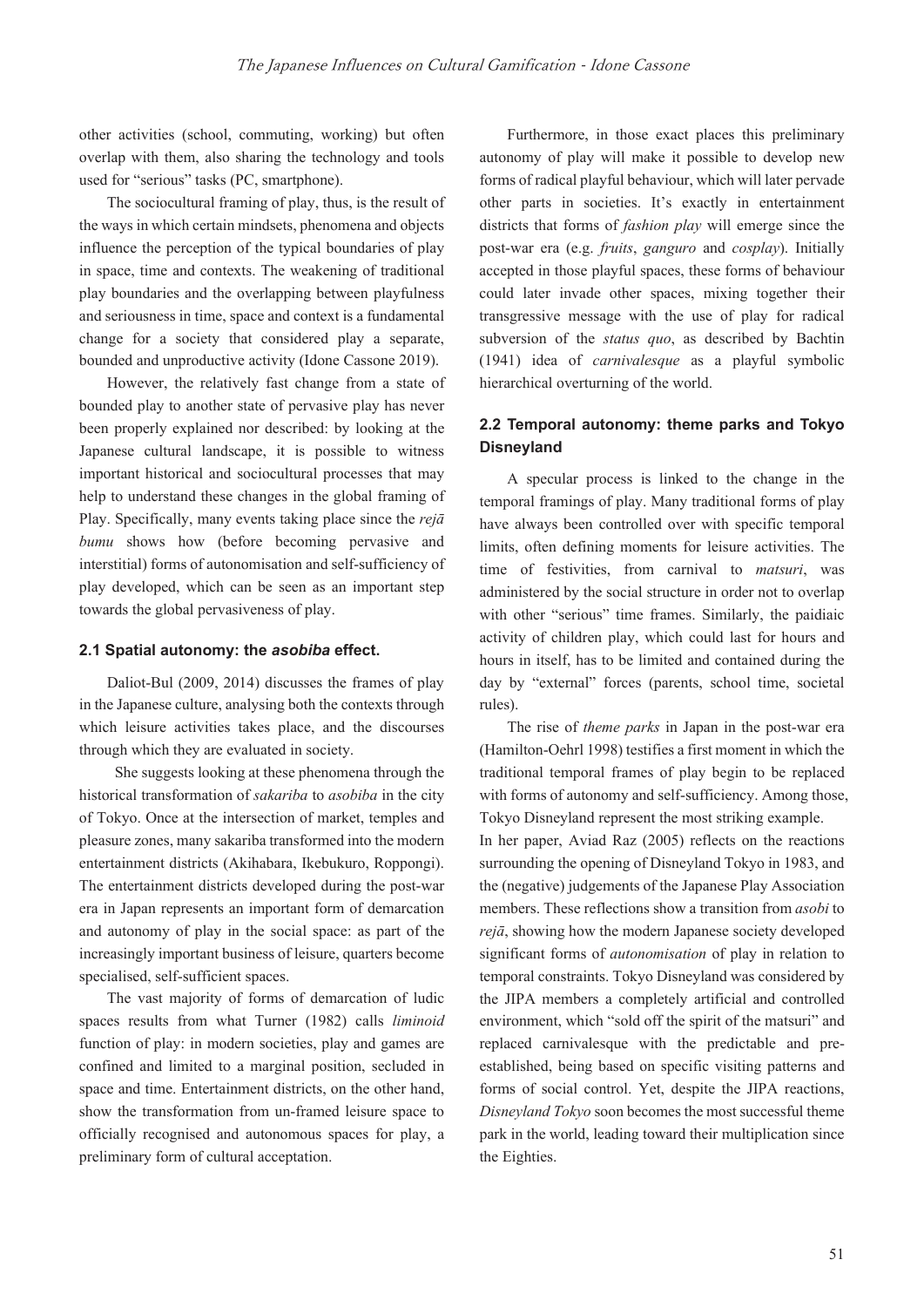The key element of this narrative does not lie in the positive or negative evaluation towards Disneyland, but in the development of spaces/places for *endless play*: theme parks, as well as entertainment districts, are unbounded by the traditional societal control over play time. The development of places such as Disneyland, arcade games, karaoke represent another part of the autonomisation of Play in modern society, which is less bounded by external drives and more by its ability to continue, sustain and develop itself. A process which will be further developed by the change in the technologies and tools for play.

#### **2.3 The technological reframing of play context.**

A further element in the reframing of play boundary is connected to play tools and technologies. It is easy to agree that the above-mentioned technological development of smartphones (de Lange 2010), the casual revolution brought by consoles such as the Wii and DS (Juul 2010) and, in general, the whole technological convergence part of the *convergence culture* (Jenkins 2006) made available new devices which were simultaneously able to support "serious" and "playful" tasks. Furthermore, the development of widespread internet connection made it possible to remove the necessity for co-presence of players, thus extending the requirements of proximity for play, both in space and in time through asynchronous multiplayer dynamics, persistent worlds etc.

However, these recent phenomena, which have been connected to the pervasive and interstitial nature of play, have not been connected to the long-term technological changes happening in the context of digital play activities since the '80 at least, especially in Japan.

Significant changes took place from the late 70' (arcade golden era) to the mid 80' (the Famicom era), and the evolution and interaction between different digital game platforms may show a complex transformation in the boundaries and contexts of play. The first generation of arcades (1971-78ca) all over the world embodies a context for play which is public (not private), social but mainly inhabited by single-player games. The other tool for digital play, the PC, is from the beginning a device which make it possible both serious and playful activities. The release of the Famicom (1983) open up the possibility for private and collective experience of play. Through home consoles, a specialised device for both single and social play activities enter the private home space. The name of the device suggests the importance of this reframing: it is the family computer, in opposition both to the arcade than to the personal computer (personal vs familiar, production vs leisure); it should be noted that the Japanese Famicom had two controllers in Japan, (while the NES had only one in the USA and EU). By inviting friends and by reducing the cost of playing in the long run, the Famicom represents one of the first moments in which the digital play activity is not only social, but internalised and mixed with the family space and time.

This process is strengthened by the inception of portable consoles: initially through the *game and watch* devices (1980-91), but in a proper way with the *Game boy* (1989). Through the combination of arcades, home consoles and (later) portable ones, the digital forms of play underwent a process of autonomisation which later made it possible many future developments and, in general, forms of pervasiveness of play. In a retrospective way, it is because digital games have already an established, autonomous space both within the public space (arcades) and the private one (consoles) that they can later be brought "outside".

### **2.4. Summary: the autonomy and self-sufficiency of play.**

The above-mentioned examples challenge the idea that pervasiveness of play could take place in a vacuum, without prior change in the dynamics of play. The excessive Western focus on the recent rise of the game medium resulted in an underestimation of the deeper and older processes which anticipated this success and made play as self-sufficient and autonomous in time and space, preparing the ground for successive developments.

If this happens, it is also as a result of a complex reframing of the traditional boundaries of play: for many typical leisure activities, this means the development of a society in which the existence of play is recognised, grounded in space and given a specific autonomy. In relation to the previous remarks, it is significant how in the very same year in which USA experienced the game crash (1983), Japan experienced both the opening of Disneyland Tokyo and the release of Famicom.

#### **3. Praxis and modes of play.**

Play and games are not simply framed through their tangible boundaries; through rhetoric, mindsets and discourses societies produce further framings of their activities, play included (Lotman 1967, Thibault 2016). By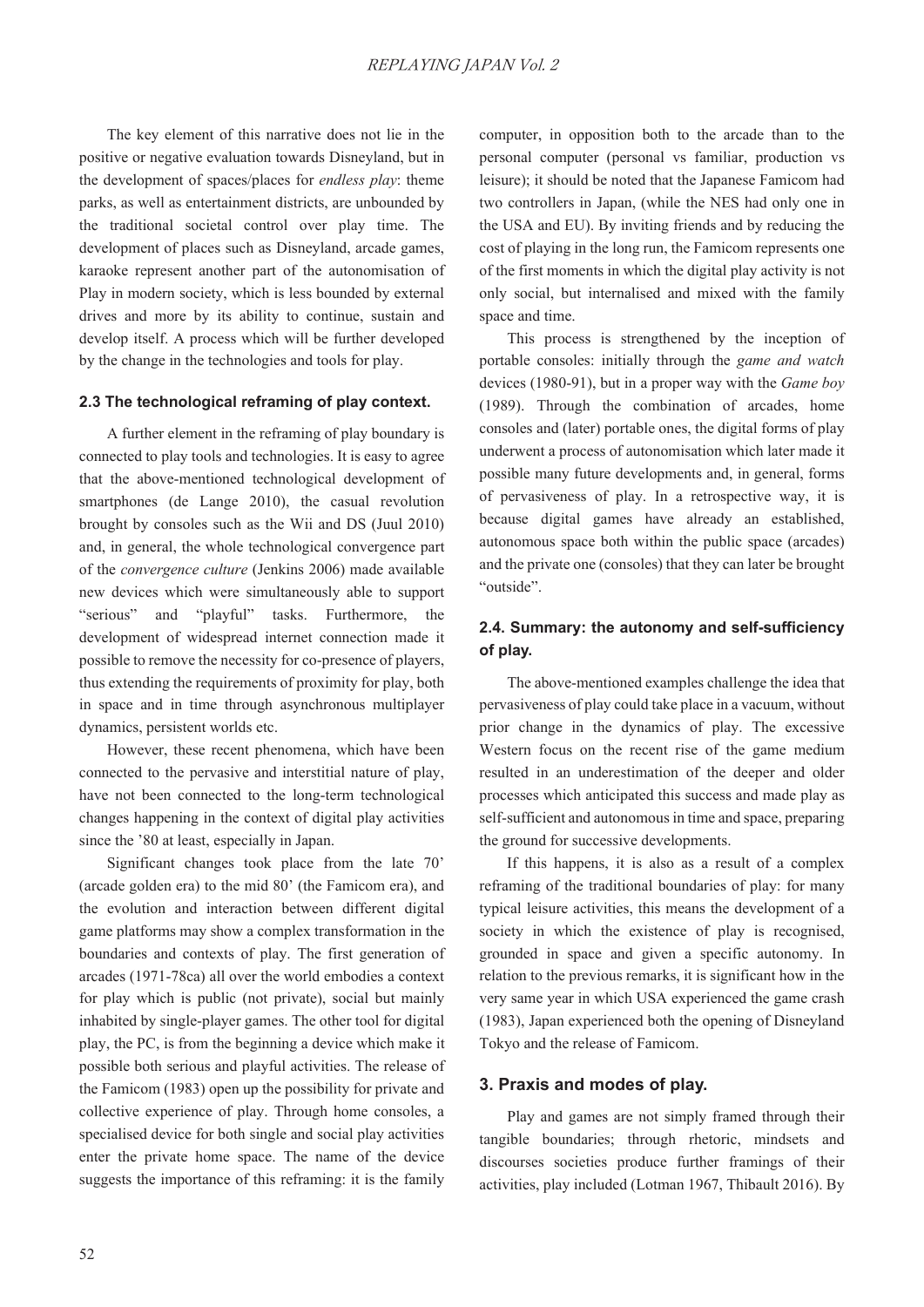comparing play to other activities, they evaluate and define the role of play in society, thus shaping the correct behaviour for players: the social praxis of play.

In particular, many sources on gamification suggest that the recent cultural landscape is the result of the quick weakening of the Work-Play dichotomy in the Western culture (Fuchs 2014, Ortoleva 2012). This phenomenon has been tied to the decline of industry and the increasing importance of the third sector, together with the increased flexibility of working conditions/hours. This explanation, however, does not fully account for the re-evaluation of games. That is, how games started to be considered by many (McGonigal 2011, Zichermann and Cunningham 2012) as a paradigmatic example of hard work, leading to the correlate idea that work could be inspired by game themselves. Furthermore, it does not explain how certain forms of games (MMOGs, RPGs) were considered compatible with work dynamics.

In the following paragraphs I will suggest how certain characteristics of the Japanese praxis of play may help explaining this process: namely, how a long-term praxis grounded on the importance on the attitude/behaviour (and not on the discrimination between activities) translated into game genre (JRPG) which helped to solve and shape the Western dichotomy between seriousness and playfulness.

#### **3.1 Serious play and self-improvement.**

Rupert Cox (2005) endorsed the idea that it is possible to define some peculiarities in the Japanese way of playing, in comparison to the Western one. For him, the Western cultural tradition tends to perceive play as something spontaneous, unstructured (and unproductive); while on the other hand, in the evolution of the concept of *asobi* through Japanese culture, there was no clear distinction between creativity and order, sacred and secular, aesthetic and ascetic. For Cox: "Play could for the Japanese be an activity involving concentration and hard work, infused by a deep sense of religious experience, of self-obligation and of enlightenment". This statement partially reflects the opinions expressed time ago by Tada himself (1975), who considered play and work in Japan as strongly connected, in contrast to the dichotomy of Western cultures.

Cox suggests that, despite the shifts in terms and in the meaning of Play, some common roots of this connection can be identified since the end of the Heian period (794- 1185), in which the Buddhist theory of self-cultivation and its techniques of concentration were incorporated into the practice of the arts. Play became a spiritual 'path' (*do-*) of high intellectual sophistication, in which the ideal condition of aesthetic appreciation was sought in an analogy with the experience of enlightenment. During the Tokugawa period there was a huge expansion in the number and classes of people practising the arts. The 'arts' included activities of entertainment (*yu-gei*) and self-cultivation (*bugei*, martial arts), but the distinction was soon eroded to the point where all these activities were known as *geido-* (artistic ways).

The *iemoto* system – continues Cox – emerged after the Genroku era (1688–1704), replacing the *do-* metaphor and reinventing its religio-aesthetic tradition by treating the transmission of the way as 'filiation'. Through the metaphor of kinship, the 'playing' of arts became constrained within the institutional matrices of power and authority. The new system stressed the politico-economic dimensions of the art. The realm of 'culture/general education' (*kyo-yo-/ keikogoto*) in the Tokugawa period overlapped with 'play/entertainment' (*asobi/yu-gei*) for the notion of play presupposed the learning of an art. This very positive attitude towards entertaining pastimes was, however, considered immoral by the Meiji intellectuals and pedagogues: to study the arts as a form of play was against the 'authentic Japanese spirit' which was then reinvented and mythicised. The term *yu-gei* took on a vulgar meaning.

 However, with the emergence of a consumer society in the post-war era, significant changes appeared. Arts began to be regarded as items of mass culture, something that may be possessed by achievement and certification within a hierarchical system, rather than a matter of skill and taste. As a consequence of the 'leisure boom' of the 1980s, the arts became more and more the product of a pervading industry of entertainment, formed by large media organizations and, last but not least, by the *karuchā sentā* (the Japanese public cultural centres). The rigid hierarchical social structure and the exclusivity of the *iemoto* system somehow relaxed in favour of a 'culture industry' which transformed arts into leisure, open to a wider social market, a less refined taste, and lighter practice. Despite that, the traditional unity in the seriousness of the practice itself, without discriminating between productive and unproductive activities, will still endure in more or less indirect ways.

#### **3.2 Praxis of play in the information society.**

These reflections mirror the ones of Daliot-Bul (2014) on the Japanese contemporary *praxis of play*, who mentions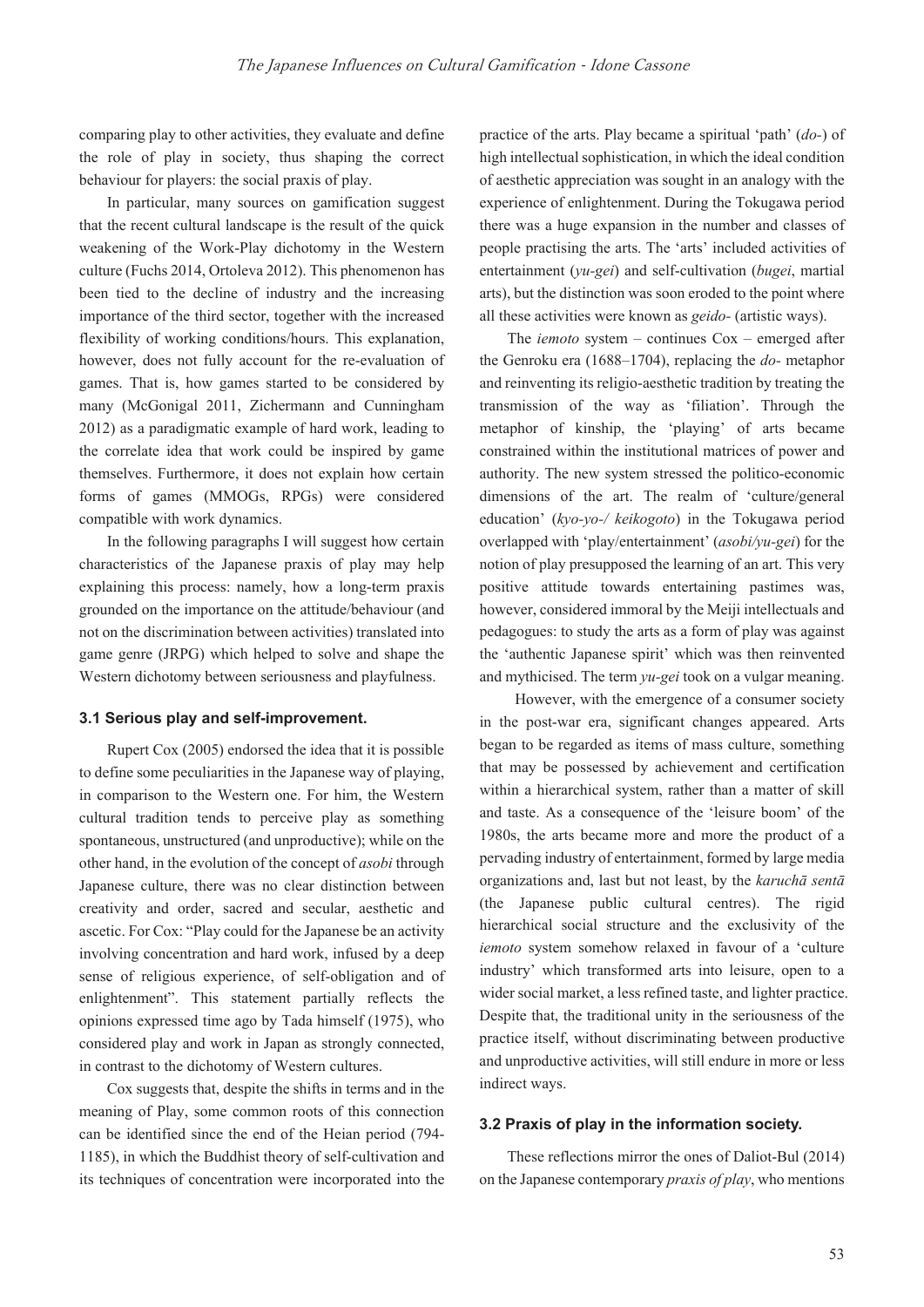two main characteristics in the contemporary Japanese play culture:

- 1) *"an emphasis on highly detailed, prescribed and aestheticized forms and patterns of play"*;
- 2) *"the prerequisite of a great amount of information and know-how in order to play well"*.

For the researcher, these praxes reflect the societal processes taking place during the post-war period: namely, the successful implementation of institutional planning for a modern leisure culture; and the production of an information society (*jōhō shakai*) which influenced the performance of play.

Both Daliot-Bul and Cox, through different perspectives, agree on the role of karucha senta as a reenactment of cultural traditions and an appropriation of traditional ideas and practices: the centrality of a sensei as a transmitter of knowledge (a variation on the *iemoto* system); the positioning of leisure activities as venues for achieving spiritual growth, for self-improvement, and for finding purpose (a variation on  $d\bar{o}$ ); the concept of learning or practicing a hobby by way of imitating a teacher (a variation on the *kata kara hairu* didactic method). For Daliot-Bul, is thus that education and entertainment merge into "edutainment." The primary criterion in deciding whether a leisure activity is significant for personal growth has come to be not what it is but how it is practiced.

Furthermore, whereas from the Seventies several leisure-time activities were marketed and legitimized as educational ones, during the same years an emerging information culture became another key element in shaping the praxis of play in Japan. The foundation of an information consumption society (*jōhō shōhi shakai*) was the result of the shift from practical goods to symbolic ones (Bourdieu 1979), which were strongly connected to the acquisition of information and know-how about their sociocultural values and their norms of use.

This transformation invested leisure activities, with the production of magazines, guides and clubs, including the recently born video-game industry (as part of the already mentioned media mix strategies). For some avid players, particularly in certain leisure types such as videogames, the accumulation of information has gradually become a ludic activity in its own. The reciprocity between Japan's information consumption society and the production of knowledge for play activities since the 1970 has been used to explain some of the characteristics of the *otaku* culture.

Despite only representing a minority of the Japanese society, the transcultural expansion of the phenomenon seems interesting in relation to the development and spreading of certain praxis of play. The international development of the otaku culture made many of those patterns globally available. Whether in cosplay, in *gacha* games or in other activities, the acquisition and collection of body of knowledge seems to be a peculiar characteristics of otaku culture.

Coupled with the above-mentioned seriousness of play and its self-improving attitude, those new forms of play embodied a desire to understand and collect information about the world, as an act of patient and scrupulous collection.

#### **3.3 Play praxis and game dynamics.**

The above-mentioned play mindsets and praxis may seem unrelated to tangible influence on the global gamification of culture. Yet, there is a significant connection between the former and certain game genres which were selected as ideal types of gamification design: JRPG.

A key element of JRPGs is the presence of *grinding dynamics*. Grinding is the process for which players progress through the game by repeating the same core set of actions in order to gain the specific requirements to access to the next step: in JRPG, this means going through many random battles in order to be able to reach the minimum power level expected to fight the boss of the section, and to gain better understanding of the complex game systems which are linked in the combat of the game. This dynamic can be observed by looking at classic JRPGs series, from Dragon Quest to Final Fantasy, and so on.

In light of what said above, JRPG represent a type of game in which the continuous repetition of a core set of actions is not simply the result of a tight gameplay loop, or a way to artificially extend the length of the game. It is, on the contrary, a way to progressively gain proficiency in the challenges the player has to face, and simultaneously a way to master the complexity of the systems involved. The experience of JRPG for many players requires a serious and time-consuming effort, which demand the player to go through endless cycles in order to gain after time a full understanding of the system itself.

This idea is even more significant if they are compared to the western "equivalent", the WRPGs, which in the last decade have been pursuing the idea of rule systems as a way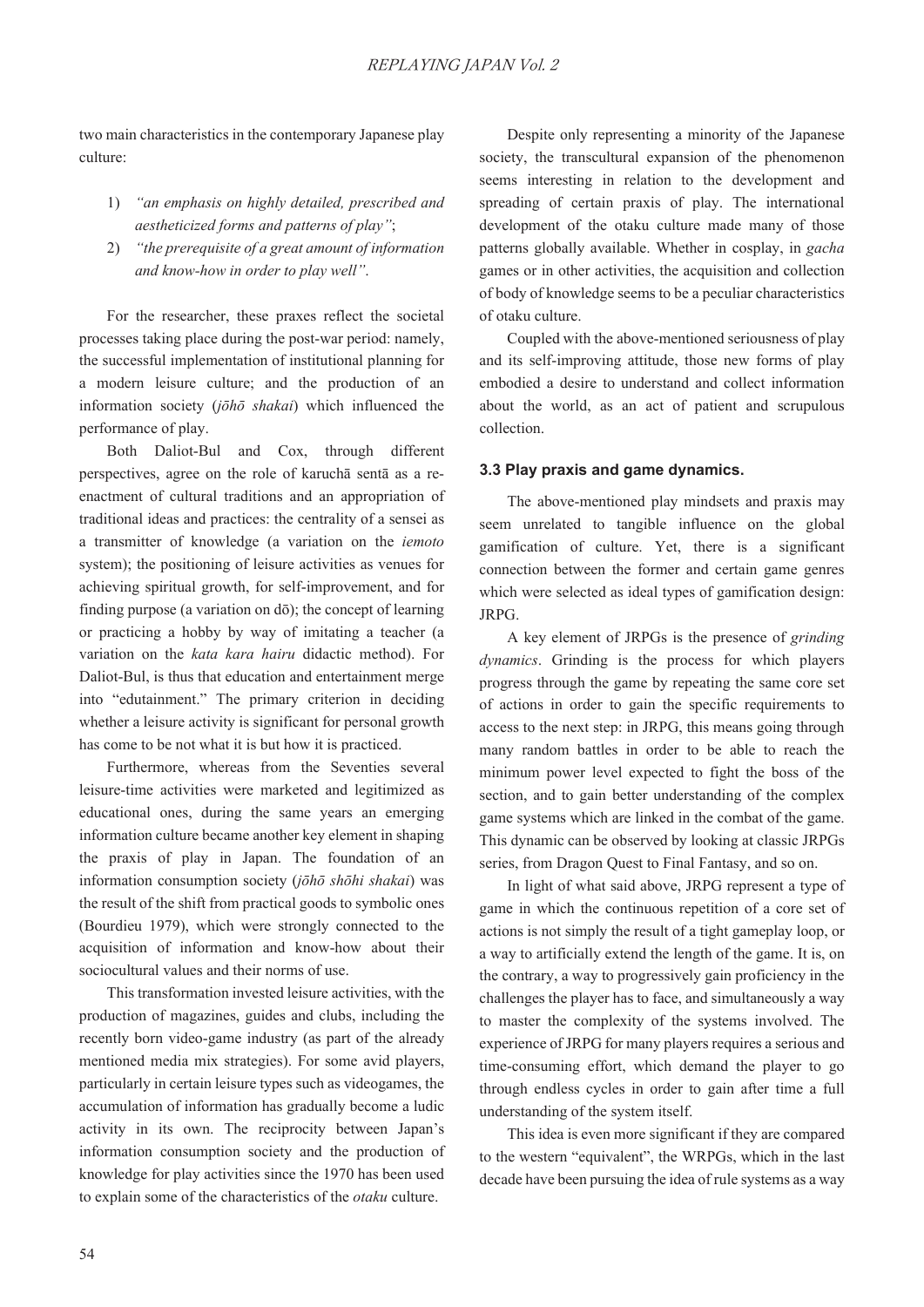for players to communicate their identity, and a general simplification of the complexity of the ruleset. It could be said, simplifying a bit, that, whereas WRPGs have been focusing on a choice-based progression, JRPGs mostly focus on a effort-based progression. They could be said to embody a praxis of play grounded on the idea of selfimprovement and maturation, as described above.

A further element is connected to their relationship with knowledge; JRPGs often include secrets, exploration and collection in a specific way, which is not simply linked to the surprise-driven pleasure. It is, on the contrary, more akin to an encyclopaedic drive for understanding, previously described as a praxis of play in the information society.

The amount of secrets, *easter eggs*, hidden objects and characters are included in many JRPG is such that many of them required the use of game guides or community collaboration in order to be discovered. Furthermore, many JRPGs are entirely based on dynamics of collections intended as forms of discovery and intellectual understanding: for instance, videogames such as Pokémon or Digimon, trading card games such as *Yu-Gi-Oh*, *gacha* vending machines and smartphone games. Safe from considering this as a simple pleasure for the accumulation of things, this seems to be related to the post-modern tendency of gathering knowledge and information as a way to make sense/order into the world, an analogue of the above-mentioned praxis of acquiring knowledge in contemporary information society.

It does not seem casual that many of these games revolve around the possibility to collect and establish fragments of a world, a coherent but dispersed narrative/ecosystem which is simultaneously a process of acquisition of objects and knowledge. These narratives and worlds are, in different ways, open and endless. They may be continuously expanded, its lore may be updated and filled almost indefinitely (Otsuka 1989, Allison 2006).

#### **3.4 Summary: from JRPG to gamification.**

While still hypothetical, this connection between a Japanese praxis of play, a game genre (JRPGs) and the development of gamified systems may prove significant. It is significant because the vast majority of gamified application rely on examples and game dynamics typically derived from MMOGS and JRPG progression systems, using them as models and sources for progress systems (see Werbach and Hunter (2012).

It represents an example of a cultural process in which a specific regional attitude toward Play has been translated into a set of game dynamics, which have been exported into different cultures, adapted, and recently translated into elements of gamified systems, which could have helped in bridging the (western) gap between the domains of play and seriousness, production, learning.

### **4. Media Gamification**

The final dimension is linked to the key role of games in the mediascape, and the influence of the Japanese media system and media culture in the rise of play. Many authors (Raessens 2014, Frissens 2015, Deterding and Walz 2015, Idone Cassone 2017) discuss the increasingly important role of play in the system of media, both economically, culturally and in its relationships with other media. Games are now leading entertainment industry, with an increasing number of transmedia adaptations; furthermore, the medium of digital games is influencing the other media, producing game-like features in movies, literature and music (see below).

While the importance of games is difficult to deny, it is not easy to explain how and in which ways they started to get accepted into the media system. For decades in the Western media context games were considered a secondary medium, often criticised and believed to be simple pasttimes or entertainment forms. While influenced by cinematographic aesthetics or evaluated by the literary standards, they were still "competing" for the entertainment and leisure time with other media.

On the contrary, the Japanese media system depicts an interesting relationship taking place between games and other media, under the concept of *media mix* (Steinberg 2012). The term describes the cross-media serialization and circulation of entertainment franchises which takes place in the post-war period. Through the analysis of the role of games in the Japanese media mix, it is possible to observe two main processes which will later develop and spread globally, contributing to a new structure of media relationship which could help explaining the new sociocultural status of play.

### **4.1 The role of games in the media mix.**

The notion of media mix may help understanding the dynamics which lead to the prevalent role of digital games in the media system. Steinberg (2012), however, suggests that the key role in the media mix was performed by anime: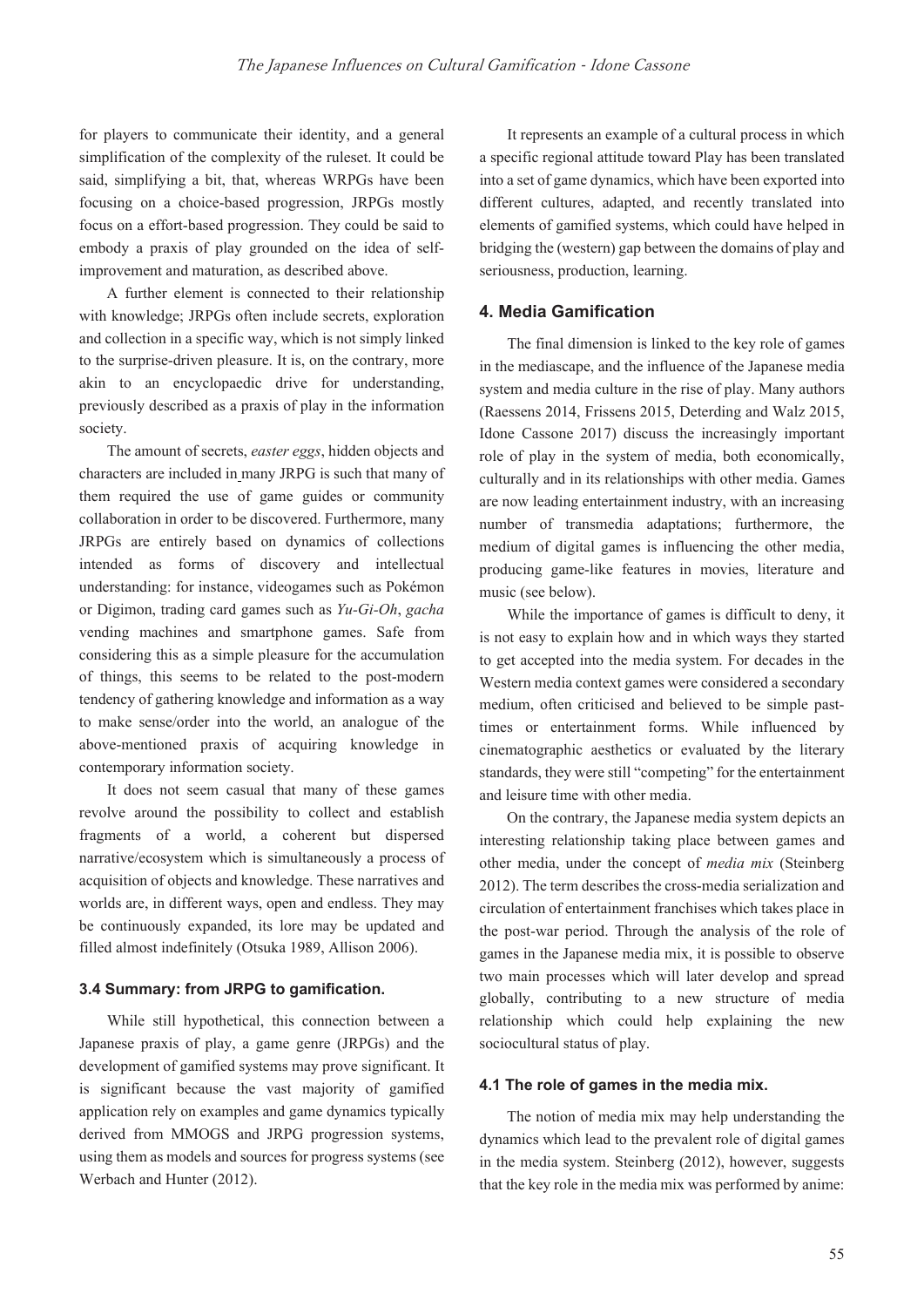"The emergence of Japanese television animation, or *anime,*  in the 1960s as a system of interconnected media and commodity forms was major turning point and inspiration for the development of what would later be called the media mix."

Yet, the very author discusses the possibility for gamecentred media mix in his recent paper on the "gameic media mix" (2015). There, he looks at the more recent historical phase of the *Kadokawa* brand, in which the new strategy of media mix was including the (at the time recently popular) video games in their strategy, supporting them through specific game-focused fandom magazines like THE TELEVISION and COMPTIQ (1983). Through these magazines we witness the first interactions and hybridisation between the different media narratives.

The most significant development in that period was probably represented by the manga *Mōrvō Senki MADARA*, created by Otsuka Eiji, the leading critic of manga culture in the '80s, author of the *Monogatari Shohiron* (*A theory of media consumption*, 1989). Madara is an original story instead of a game adaptation, but was created following the author's theory of world-based narrative: fictional worlds which are not focused on specific characters, but more on a coherent environmental storytelling, in which many different stories can take place and merge.

Most of all, Madara was created according to the model of JRPG: first, the world was created "as a game designer would do," with implicit rules lying in the background of the narrative; furthermore, with 8-bit text inserts displaying narrative information and character statistics; last, through a set of paratextual marketing taglines, such as "The RPG Comic that feels 100% like a game".

The increase in importance of games in the Japanese media system extend well beyond Madara: in the following years, the interaction between manga and games will be developed by different projects. For instance, *Record of Lodoss War*, which was initially a D&D setting, then translated into a novel, then in a series of games. Or with the notable examples of Yu-Gi-Oh (1996): its narrative universe is initially released as a manga whose main focus are games; a card game (*Duel monsters*) is introduced into its story, later developed and marketed as a collectible card game. After its success, the original manga is reframed/reimagined as derived adaptation of the card game itself. In a similar way, *Fate/Stay night* (2004) was initially marketed as a visual novel in a world-based setting; it was later being developed into light novel, manga, anime,

obtaining a huge success which lead, once again, to the creation of new and diversified genres of digital games.

These examples show how games, initially marginal in the system of anime media mix, started to integrate and to assume an increasingly important role in it. Game worlds and narratives were particularly suited to embody the ideal of world-based narratives, creating complex and meaningful world in which the users could actively participate.

By inheriting the features for successful media mix defined by Otsuka Eiji, games could shift from a passive and subaltern role into a leading and paradigmatic one in the Japanese (and later Western) mediascape, helping to bridge the conflict/gap between different media universes and media systems.

### **4.2 Contemporary game narratives: simulations, worlds and game-like rules.**

A further process is related to the above-mentioned importance of game narratives and world-building. Several scholars showed how movies, tv series and other media have been taking inspiration from games, developing game-like features and elements (Elsaesser 2009, Idone Cassone 2018 and forthcoming).

This phenomenon has been connected to a more general introduction of certain tropes and themes, which connected games, simulation and world-based fictions. The most significant Western example is *Matrix* (1999-2003), which mixes and translates numerous references to philosophical ideas (Plato's allegory of the Cave, Baudrillard's concept of *Simulacra and Simulations*  (1994)) and recurring key representations of the imaginary (Lewis Carrol's paradoxical worlds, the cyberpunk representation of hackers, the trope of life as a deception and so on). The very trope is well attested in movies as *The Game* (1997) or *Vanilla Sky* (2001) or Shutter Island (2010), in young adult movies (*Hunger Games* etc), or to TV series (*Lost* or *Westworld*) and also in digital games (*Assassin's Creed, The Talos Principle*, *Nie5:automata*).

Unsurprisingly, this narrative trope, connecting life to simulations and narratives, is extremely developed in the Japanese media systems, and typically involved in media mix strategies.

First of all, many popular multimedia franchises such as *Gantz .Hack//. Sword Art Online, Overlord, All you need is Kill* and *No game No Life* are based on the overlapping and mixing between reality, MMOG, paradoxical planes of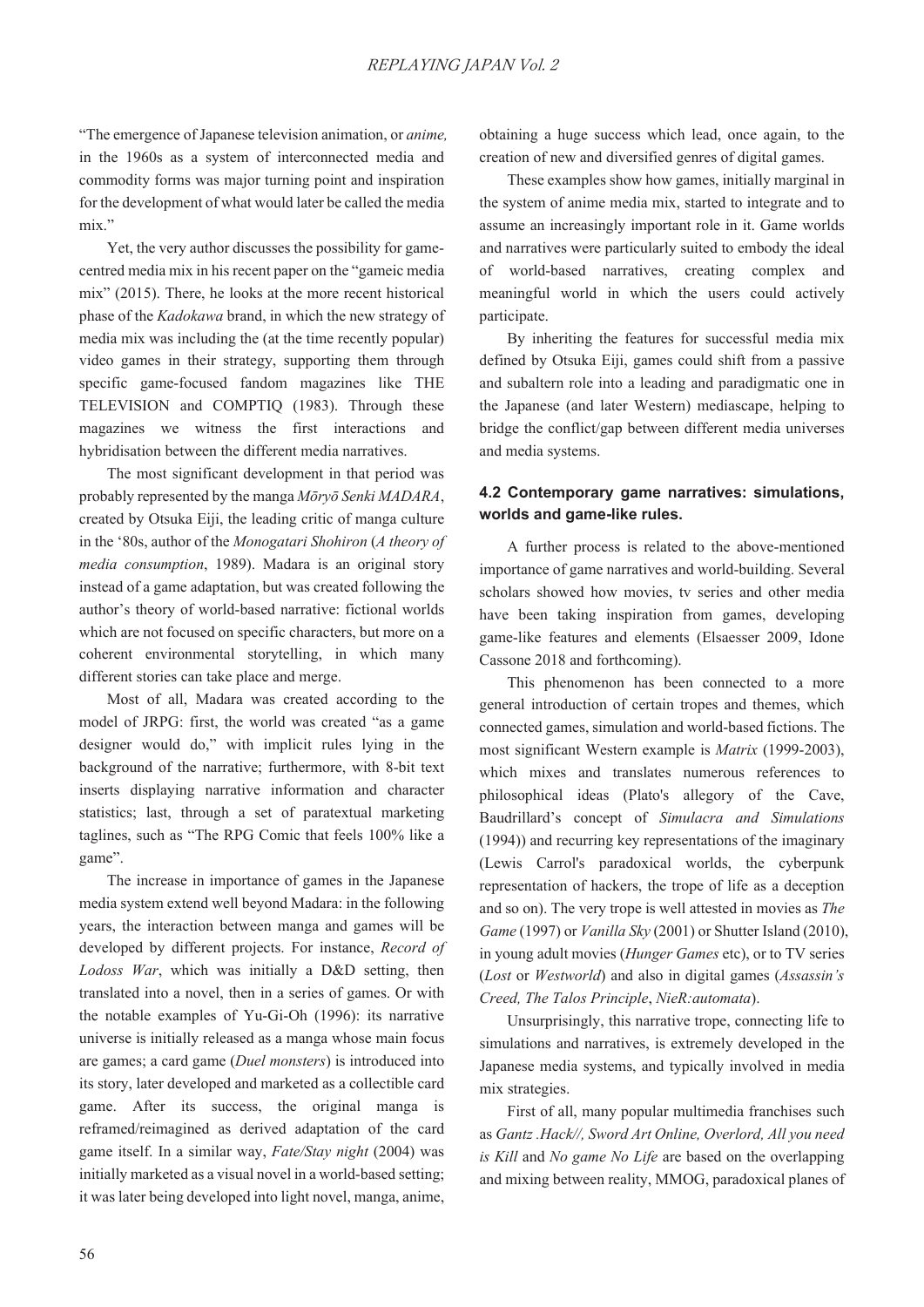existence. While apparently following to the traditional topos of the "bridge between worlds", these narratives reframe the boundaries of Play, and present the overlapping between digital life and simulation as a problematic reality, and not as a temporary accident which can be reversed.

This trope also developed into a stereotypical fantasy sub-genre labelled *isekai* (literally: other world), in which the main characters are not projected in other realities as much as in other game-like digital worlds, which are close representations of videogames the users play, usually with comical and paradoxical plots involved (*Tate no Yuusha no Nariagari, Isekai Cheat Magician, Berserk of Gluttony, Kumo desu ga, nanika?, Tensei shitara slime datta ken,* and many others). Alongside, many comics such feature contemporary settings colliding with mysterious and allencompassing games, which completely change the lives of some people, their abilities and their understanding of life, as they need to follow and respect the rules of specific games while continuing to live their ordinary lives.

Moreover, many of these narratives (e.g. *Battle Royale*, *Doubt, Werewolf, Kakegurui, Tomodachi Game, Dead Tube*) do not involve any kind of supernatural game-reality, but the sudden use of game contexts and models in order to show the true nature of societal dynamics and people's nature. Far from safe and entertaining, these games involve treason, conspiracy, risk and dangers and generally act as an arena in which people realise the harshness and falsity of societal dynamics.

Some of these plots translate already existing games into life or death situations: what is apparently a simple game is in reality a *deep game,* in the sense defined by Geertz (1973), a game with real consequences in daily life, which may take place at different level of the social domain, but always involving important effects for the life of individuals and community. It is through these tropes that games become something more than a "simple medium" for cultures, translating into deep cultural metaphors and analogies, point of views into society itself (Lotman 1978).

#### **4.3 Summary: Game in the mediascape.**

The analysis of the Japanese system of media mix, and the game-based narratives, help understanding the process which lead to the increasingly important role of game in the global mediascape.

On the one hand, games intercepted the values connected with the new trends of narrative consumption: they make it possible to create complex and coherent worlds, in a "ecological way", where characters and narratives can be narrated (or invented by fans. On the other hand, games begin to be a fitting metaphor to describe those world-based transmedia narratives, since their focus on rules, alternative developments, progression and effort seems particularly suited to convey the social and cultural values behind these narratives.

Through the global spread of Japanese narratives via manga and otaku culture and consoles, both those phenomena begin to be experienced worldwide, leading to a different relationship between digital games and other media. This will contribute to level and transform the dichotomies in the western mediascape, in which the video game medium will struggle for many decades competing with the movie industry both economically and symbolically.

It is only through the help and shared effort of the development of manga and anime culture in the West that, slowly and progressively, the gamified narratives and patterns (which were already present in the '90) will then develop and diffuse in the mediascape.

#### **5. Preliminary Findings.**

In the previous pages I presented three aspects of the Japanese contribution to the global phenomenon of cultural gamification:

- 1) the change in the contemporary spatial, temporal and interface boundaries of play, which develops forms of autonomous and self-sufficient play.
- 2) the diffusion of certain practices and norms (i.e. praxis) of play and the related diffusion of game genres connected to that praxis (JRPG), in relation to the "serious use" of games.
- 3) the pioneering integration of digital games and narratives into the media and cultural ecosystem (e.g. media mix), leading to a new game-based mediascape.

These three aspects highlight the importance of the Japanese culture in the inception of contemporary ludification/gamification of culture. Safe from being a western-centred phenomenon, cultural gamification needs to be understood through a global and cosmopolitan perspective, involving a better understanding of the Japanese contribution to the global game culture; furthermore, it needs a better understanding of cultural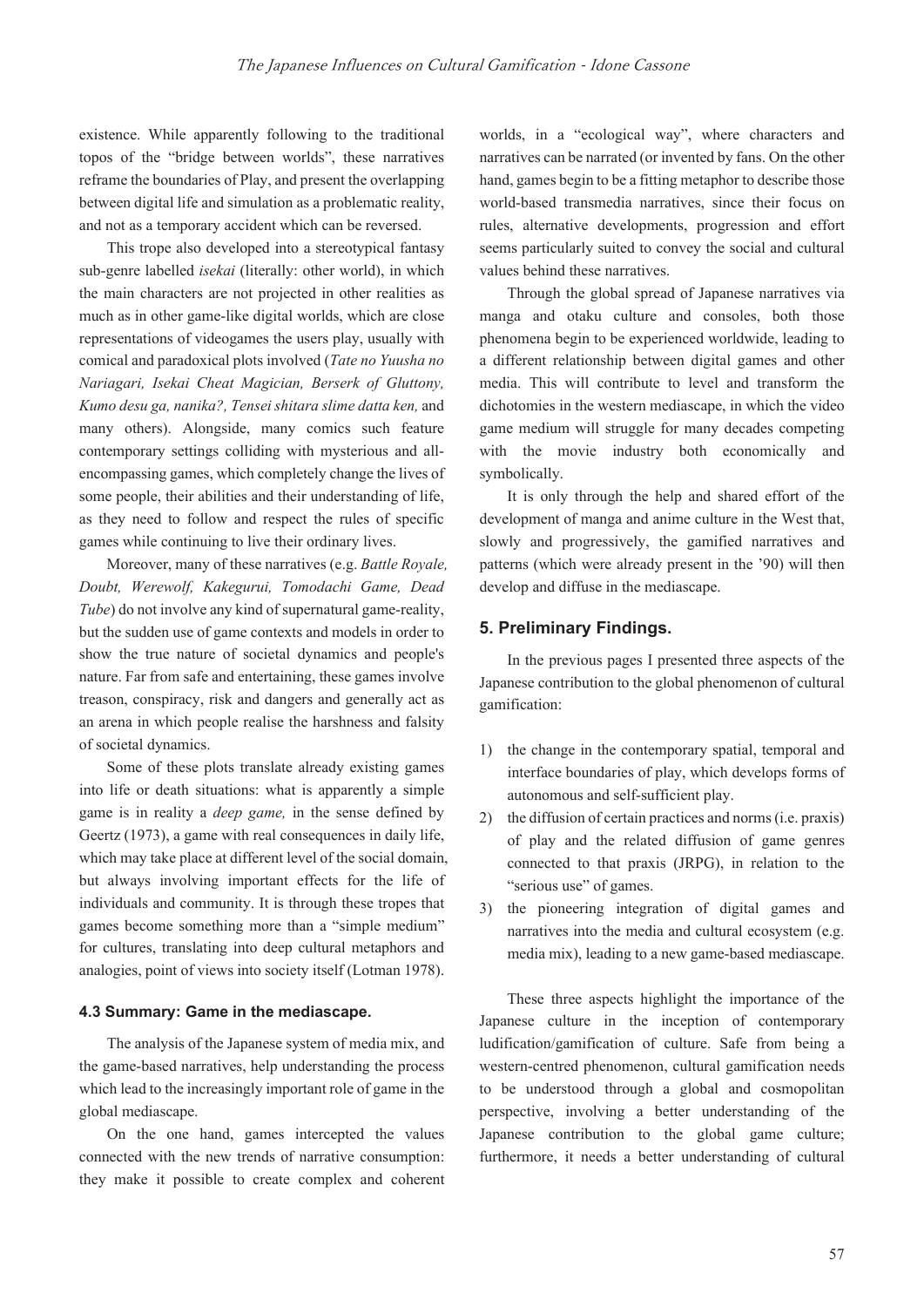translation, mixing and globalised historical processes that originated it.

As previously said, the present study is merely an introduction/overview on the Japanese contribution to the development of cultural gamification: much has to be discussed, investigated and written, in order to progress towards a better understanding of the cultural dynamics of gamification, and its inception in the  $21<sup>st</sup>$  century.

### **Acknowledgement**

The paper is the result of a three-month visiting research period in Tokyo, awarded by the Japanese Society for the Promotion of Sciences (Postdoctoral Fellowship Program). A special thanks to Anna Giulia, Hiroshi and Matteo, for their support, kindness and friendship.

#### **References**

- Allison, Anne. 2006. *Millennial monsters: Japanese toys and the global imagination*. Vol. 13. University of California Press, 2006.
- Bachtin, Mihail. 1941. *Rabelais and his world.* Bloomington: Indiana University Press.
- Baudrillard, Jean. 1994. *Simulacra and simulation*. University of Michigan press.
- Consalvo, Mia. 2017. *Atari to Zelda: Japanese games in a global context.* MIT Press.
- Covatta, Alice. 2017. "Tokyo Playground: The Interplay Between Infrastructure and Collective Space." Sociology 7, no. 4 (2017): 205-211.
- Cox, Rupert. 2005. "Is there a Japanese way of playing?" Japan at play: The ludic and the logic of power (2005): 169.
- Daliot-Bul, Michal. 2014. License to Play: The Ludic in Japanese Culture. University of Hawaii Press.
- Daliot-Bul, Michal. "ASOBI in action: Contesting the cultural meanings and cultural boundaries of play in Tokyo from the 1970s to the present." Cultural Studies 23, no. 3 (2009): 355-380.

de Lange, Michiel ML. 2010. Moving circles: Mobile media and playful identities.

Deterding, Sebastian, Dan Dixon, Rilla Khaled, and Lennart Nacke. 2011. "From game design elements to gamefulness: defining gamification." In Proceedings of the 15th international academic MindTrek conference: Envisioning future media environments, pp. 9-15. ACM, 2011.

Deterding, Sebastian and Stephen Walz. 2015, Eds. *The* 

Gameful World: Approaches, Issues, Applications. MIT Press.

Elsaesser, Thomas. "The mind-game film." *Puzzle films: Complex storytelling in contemporary cinema* (2009): 13-41.

- Frissen, Valerie, Sybille Lammes, Michiel de Lange, Jos de Mul, and Joost Raessens, eds. 2015 *Playful identities: The ludification of digital media cultures*. Amsterdam University Press.
- Fuchs, Mathias. 2014. "Gamification as twenty-firstcentury ideology." Journal of Gaming & Virtual Worlds 6, no. 2: 143-157.
- Genvo, Sébastien. 2014. "Looking at the history of video games through the prism of ludicisation processes." In History of Games International Conference Proceedings.
- Hamilton-Oehrl, Angelika. 1998. "Leisure Parks in Japan", in Linhart, Sepp and Sabine Fruhstuck (eds) The Culture of Japan As Seen Through Its Leisure, SUNY Series in Japan in Transition.
- Hendry, Joy, and Massimo Raveri, eds. 2005. *Japan at play. The ludic and the logic of power*. Routledge.
- Hooghiemstra, Dave. 2017. "Gamification in Japan: a critical analysis." Master's thesis, Leiden University.
- Hutchinson, Rachel. 2011. *Japanese culture through videogames*. Routledge.
- Idone Cassone, Vincenzo. 2017. "Through the ludic glass: a cultural genealogy of gamification." In *Proceedings of the 21st International Academic Mindtrek Conference*, pp. 54-62. ACM, 2017.
- Idone Cassone, Vincenzo. 2018 ""IT'S OVER 9000." Apeiron Narrative Configurations in contemporary Mediascape." *Digital Age in Semiotics & Communication* 1, no. 1 (2018): 79-94.
- Idone Cassone, Vincenzo. 2019. *Sub specie ludi. Gamification, Ludification and the boundaries of Play*. PhD Dissertation, University of Turin.
- Idone Cassone, Vincenzo. Forthcoming. "Secret Games, Puzzle Narratives and Playful Decrypting: Gamified Dissimulation in Contemporary Media Culture", in VERSUS, n.130
- Inoue, A. 2012. "Gamification–< Geemu> ga bijinesu wo kaeru (Gamification–"Games" are Changing Business)." Tokyo, NHK Shuppan.
- Jenkins, Henry. 2006. Convergence culture: where old and new media collide. New York: New York UP.
- Juul, Jesper. 2010. *A casual revolution: Reinventing video games and their players*. MIT press.